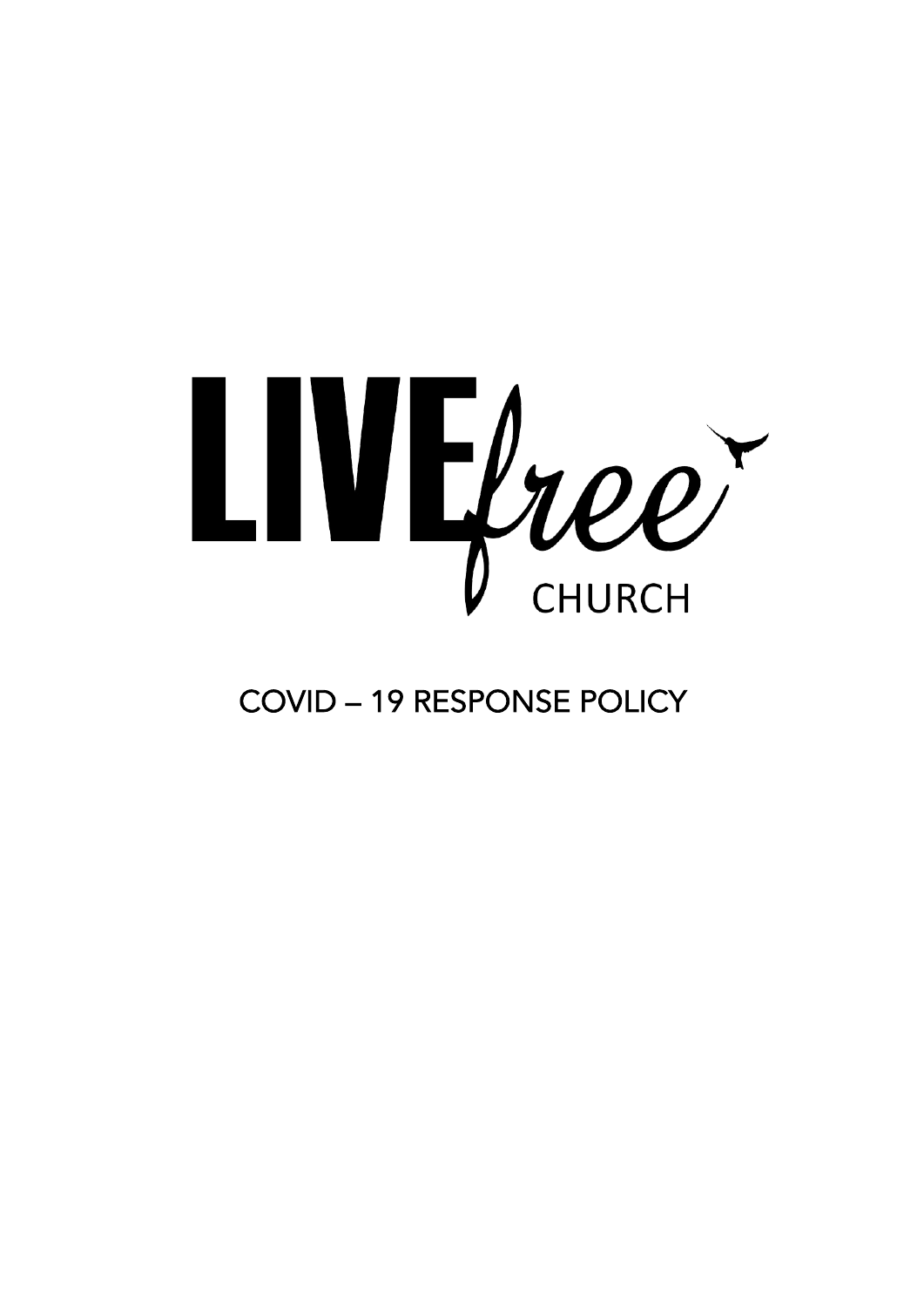### **Contents**

- 1. Introduction
- 2. Defining COVID 19
- 3. Government Health Outline
	- 3.1 Responsibilities and compliance
	- 3.2 Accountability and training
	- 3.3 Ongoing Vigilance and updates
- 4. Safe Practices in working with people and the risks associated with COVID 19 and identifying vulnerable people:

| 4.1 | Social Distancing                                       |
|-----|---------------------------------------------------------|
| 4.2 | Hand washing and personal hygiene                       |
| 4.3 | <b>Hand Sanitising</b>                                  |
| 4.4 | Safe Touch – greeting and farewell                      |
| 4.6 | Managing inappropriate behaviour in a Covid environment |
| 4.7 | Driving and Transport                                   |
| 4.8 | Toileting of children                                   |
|     |                                                         |

#### 5. Privacy and Confidentiality

5.1 Registration and indemnity forms, and signing in and out

#### 6. Building/ Environment Safety and COVID-19 safety practices

- 6.1 Cleaning and building hygiene
- 6.2 Appropriate area to people ratios
- 6.3 Communication COVID -19 messages on a digital platform
- 6.4 Reporting and responding to cases of COVID -19

#### 7. First Aid COVID -19 safe practises

7.1 When an accident or emergency occurs

#### 8. Food Safety and COVID – 19 safe practices

8.1 Training and awareness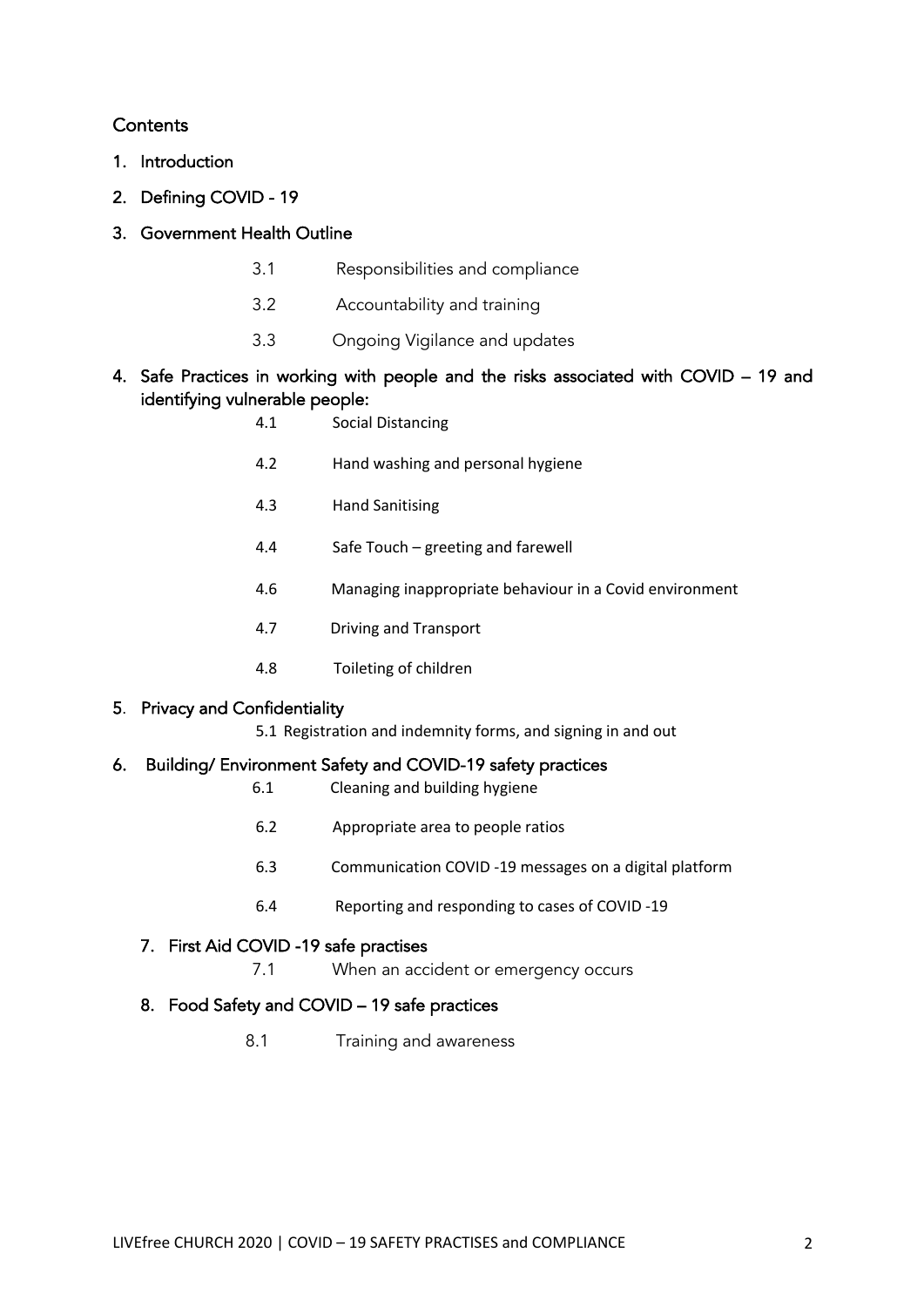## 1. Introduction.

As an incorporation and a community of people, we are committed to ensuring that LIVEfree CHURCH is, in every respect, a safe place for those who join with us.

This policy will help ensure that LIVEfree CHURCH provides practices that are safe, respectful and demonstrate care, hope and love. It will assist in the prevention of unhealthy practices and the consequences associated.

This policy will be available to all persons involved in paid or voluntary roles within the expression of LIVEfree CHURCH and be accessible on the LIVEfree CHURCH website. The Governance Team will review this policy every three years.

## 2. Defining COVID – 19

Definition: 'CO' stands for corona, 'VI' for virus, and 'D' for disease. Formerly, this disease was referred to as '2019 novel coronavirus' or '2019-nCoV.' The COVID-19 virus is a new virus linked to the same family of viruses as Severe Acute Respiratory Syndrome (SARS) and some types of common cold.

What are the symptoms? The virus can cause a range of symptoms, ranging from mild illness to pneumonia. Symptoms of the disease are fever, cough, sore throat and headaches. In severe cases difficulty in breathing and deaths can occur.

Who can COVID -19 effect? People of all ages can be infected by the new coronavirus (2019-nCoV). LIVEfree CHURCH advises people of all ages to take steps to protect themselves from the virus, for example by following good hand hygiene and good respiratory hygiene.

Who is more vulnerable? Older people, and people with pre-existing medical conditions (such as asthma, diabetes, heart disease) appear to be more vulnerable to becoming severely ill with the virus.

Where COVID - 19 exists? Since first being recorded late last year in China, the Covid-19 coronavirus has spread around the world and been declared a pandemic by the World Health Organization. Our duty of care in regarding this pandemic that has swept the world is one that encompasses our moral and legal responsibility that we have, as individuals and corporately, towards all those we encounter in the various programs and operations of our organisation. It involves care to act in a manner that will protect these people from infection or distress through our actions or negligence.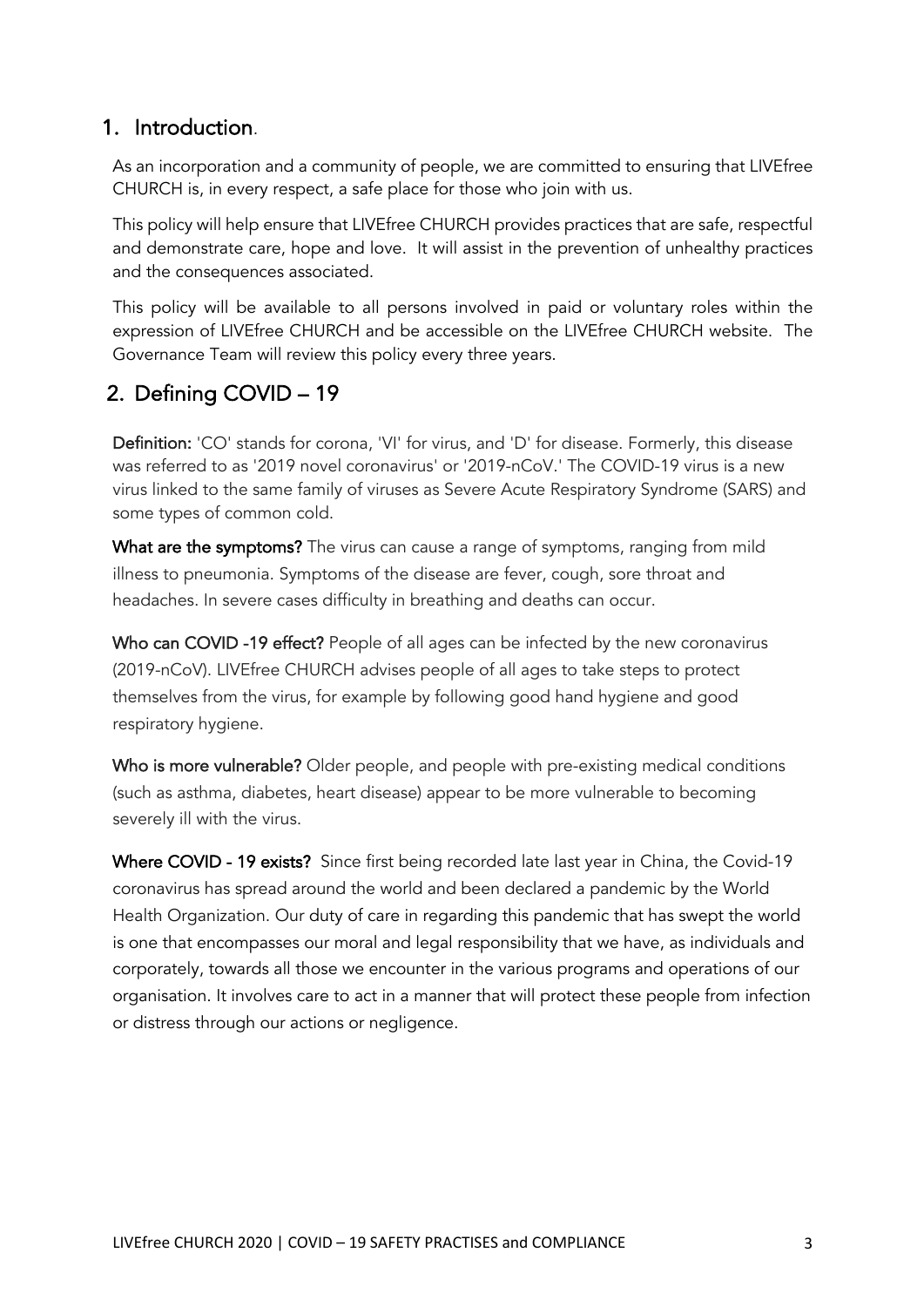## 3. Government Health Outline

#### *3.1 Responsibilities and compliance*

Staff /Ministry Leaders and volunteers within the organisation are entrusted with the authority to influence other people. Staff / leaders and volunteers need to be aware that this brings great power, even while they may be dealing with those who are their peers in terms of age, maturity, profession etc.

Every person under our care and service is entitled to be safe and feel safe at all times. Staff / Ministry Leaders and volunteers paid or voluntary should therefore make every reasonable effort to avoid acting, or failing to act, in a way that is likely to cause harm to another person, or compromise another's sense of physical, emotional or spiritual safety and well-being especially when it comes to COVID -19 as the measures of control come down to individual adoption of safe practises.

All staff / Ministry Leaders /volunteers will adhere to the boundaries and guidelines set out in the *'LIVEfree CHURCH Code of Conduct Policy'* and related policies. This will help ensure the safety of the people who place themselves into the church's care and protect the integrity and personal well-being of Staff / Ministry Leaders and volunteers.

People of high profile have and need to be aware this comes with a degree of influence, both positive and negative. There should be consideration for what they say in public sector in order to avoid the potential for undue pressure or demand, or any other form of manipulation. In addition, special care must be taken to never reference any person without expressed approval of the individual concerned.

## *3.2 Accountability and training*

LIVEfree CHURCH understands that Staff / Ministry Leaders and volunteers are a crucial resource to the effectivity of care, and we are committed to empowering our staff / Ministry Leaders and volunteers with knowledge, skills and awareness.

All leaders / workers or volunteers will be screened according to the *'LIVEfree CHURCH Covid -19 Response Policy* and include the provision of training, material to read, ways to stay informed and PPE when working or volunteering for LIVEfree CHURCH. Staff / Ministry Leaders and volunteers will be provided with an induction which clearly states who they are accountable to and supported by – in most cases a staff member on duty and director.

Ongoing training and information opportunities for leaders are provided by organisations director. This includes, but is not limited to:

- Covid -19 safety plan available on website
- Policy, procedure and updates and information available on website
- Safe practices for working with COVID -19 vulnerable people available on website
- Online presence through social media, webpage and emails containing updates and information on reminders of safe practices.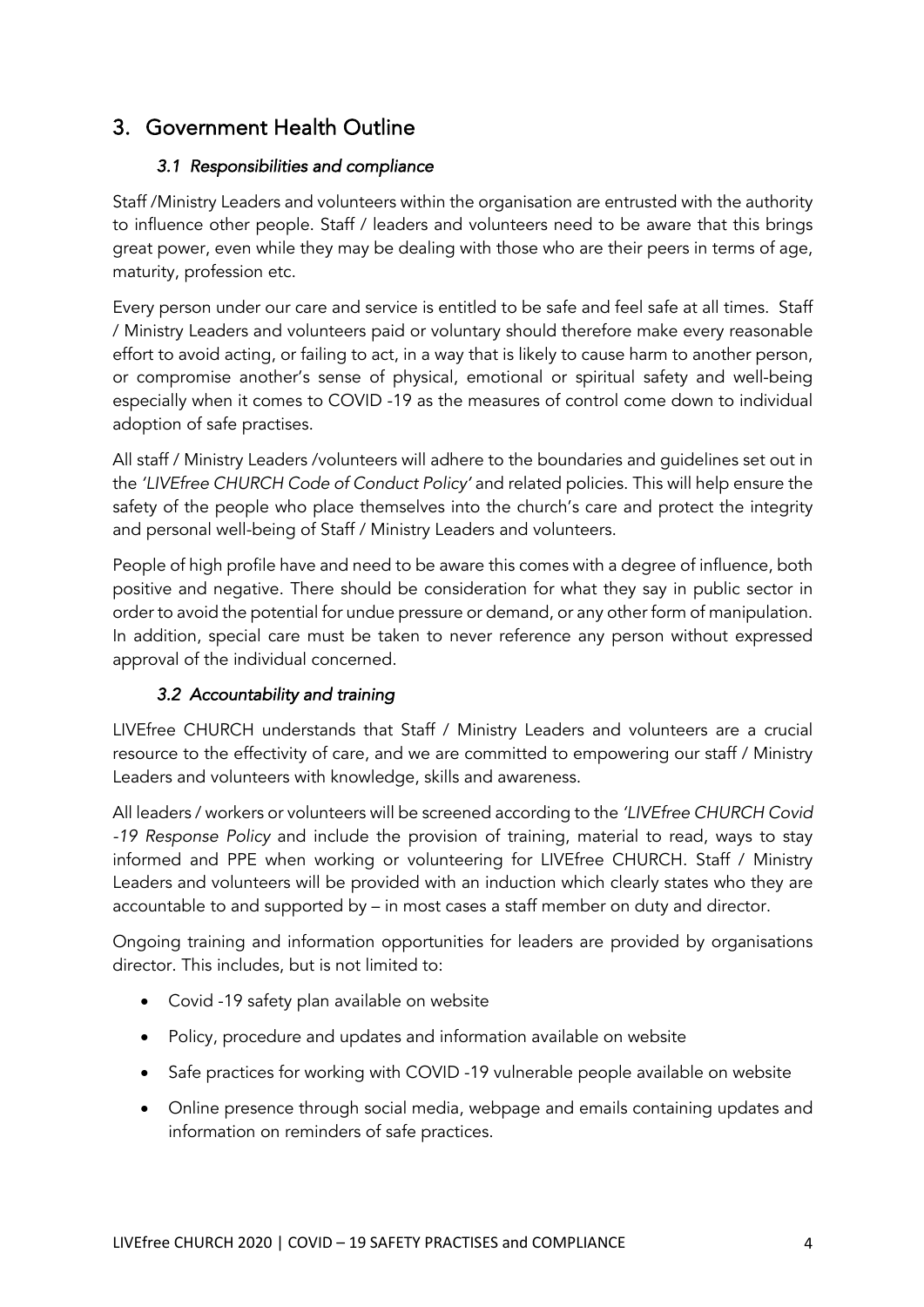## 3.3 Ongoing vigilance and updates

LIVEfree CHURCH will stay informed and vigilant in the implementing of COVID – 19 safety updates from the World Health Organisation. We will release / inform our staff and volunteers of relevant updates that change our practises or services to ensure current methods for infection control are both up to date and relevant in its application to practises, services, programs and conduct. We will also communicate COVID - 19 safe practices on various platforms messages that will serve as a reminder and on-going awareness of the need to remain vigilant in these practises.

# 4. Safe practices in working with people and the risks associated with COVID – 19 and identifying vulnerable people

LIVEfree CHURCH is strongly committed to compliance of the World Health Organisation standards and government guidelines within the operation of our organisation's response to Covid – 19. We aim to always create an environment where people can confidently trust that we will adhere to World Health Organisation standards, recommendations and expectations to create a safer community.

Older people, and people with pre-existing medical conditions (such as asthma, diabetes, heart disease) appear to be more vulnerable to becoming severely ill with the virus. Other known vulnerabilities are those people experiencing immune compromises due to health, disease, treatment of a known illness that compromises overall health such as cancer treatment, these people especially deserve our adherance to health practises so that we can serve our community, deliver programs and services with Covid -19 safety guidelines adhered to.

## *4.2 Social Distancing*

LIVEfree CHURCH recognises the importance of connection and gathering together for wellbeing and good mental health and a person's emotional enmeshment with community. With Covid -19 the involvement of persons in LIVEfree CHURCH programs and services will look and feel different because of the social distancing and hygiene regulations outlines by the Australian Health Organisation.

## *4.3 Hand Washing and personal hygiene*

Coronavirus is a sickness that can spread from person to person. We can all stop and are responsible to do our part to stop the spread of COVID -19 in our communities.

To stop the spread:

- Where possible wash your hands with soap and water for at least 20 seconds do this after you cough, sneeze, go to the toilet and before you make any food.
- Cover a cough with the inside of your elbow instead of your hand
- Avoid touching your face with dirty hands especially your eyes, nose and mouth, this is where the virus can enter your body
- Remember if you feel unwell, stay at home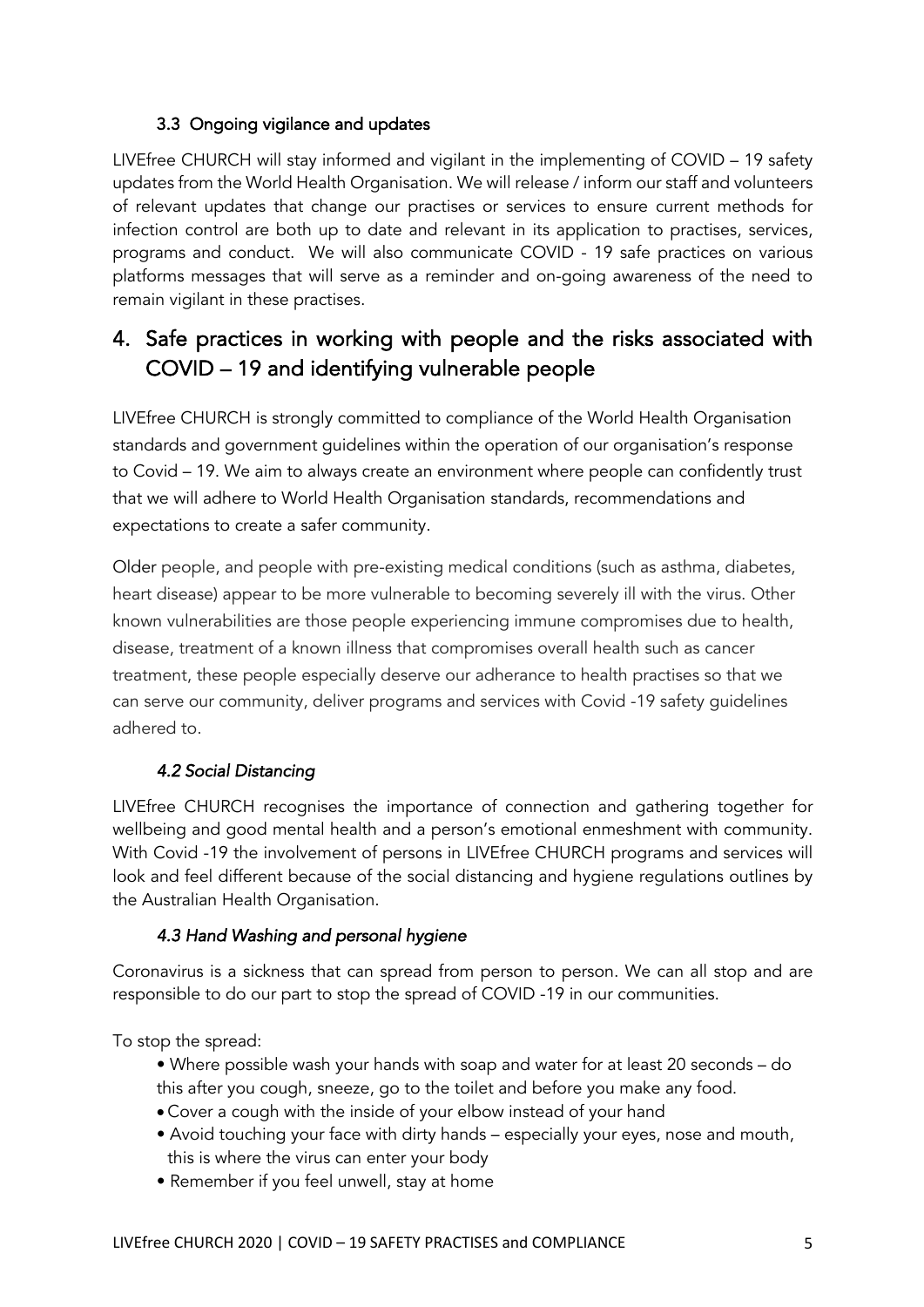## *4.4 Hand Sanitising*

Alcohol-based hand sanitiser is the gold standard of care for hand hygiene practice in healthcare settings i.e. first aid or when soap and water are not available or practical. Hand sanitisers maintain quality hand care because they:

- *Substantially reduce* bacterial count on hands
- Require *less time* than handwashing
- Are more *accessible*
- Are *self-drying*
- Are gentler on skin and cause *less skin irritation* and dryness than frequent soap and water washes, since all hand sanitisers contain skin emollient (moisturisers).

## *4.5 Safe touch – Greeting and farewell*

All safe touch information around people and vulnerable persons, can be found in our code of conduct policy. However, it is inappropriate to initiate physical contact with people in the Covid safe environment (other than protecting a person from harm). We now need to engage other methods of affirmation and connection as these are still part of a person feeling a sense of belonging and connection with others in their community.

## Examples of appropriate COVID - 19 physical contact include:

- Elbow taps, ankle tap's and the nod provide ways of safely saying hello and it's kind of fun
- Air-hugs and Air-hi fives are an appropriate alternative to our embrace of a side hug or shoulder tap for affirmation.

#### Examples of inappropriate physical contact include:

- Shaking Hands
- Hugs
- Shoulder tapping or touching
- Kissing even on the side of the cheek or air kisses inside the 1.5m distancing allowance.

#### *4.6 Managing inappropriate behaviour in people in a Covid -19 compliant environment*

LIVEfree CHURCH will endeavour to prevent the occurrence of difficult behaviour through careful program planning, positive reinforcement, and by clearly communicating acceptable and unacceptable behaviour to people participating in programs.

However, despite best efforts, should behaviour arise that requires correction the following guidelines may be noted:

- Observe the Covid -19 safe engagement of a person this means no physical contact.
- If a person was a danger to themselves or others and needed restraint arose, this would need to be actioned only as a last resort and all measures to protect the person as best as possible keeping the Covid -19 safety guides in mind.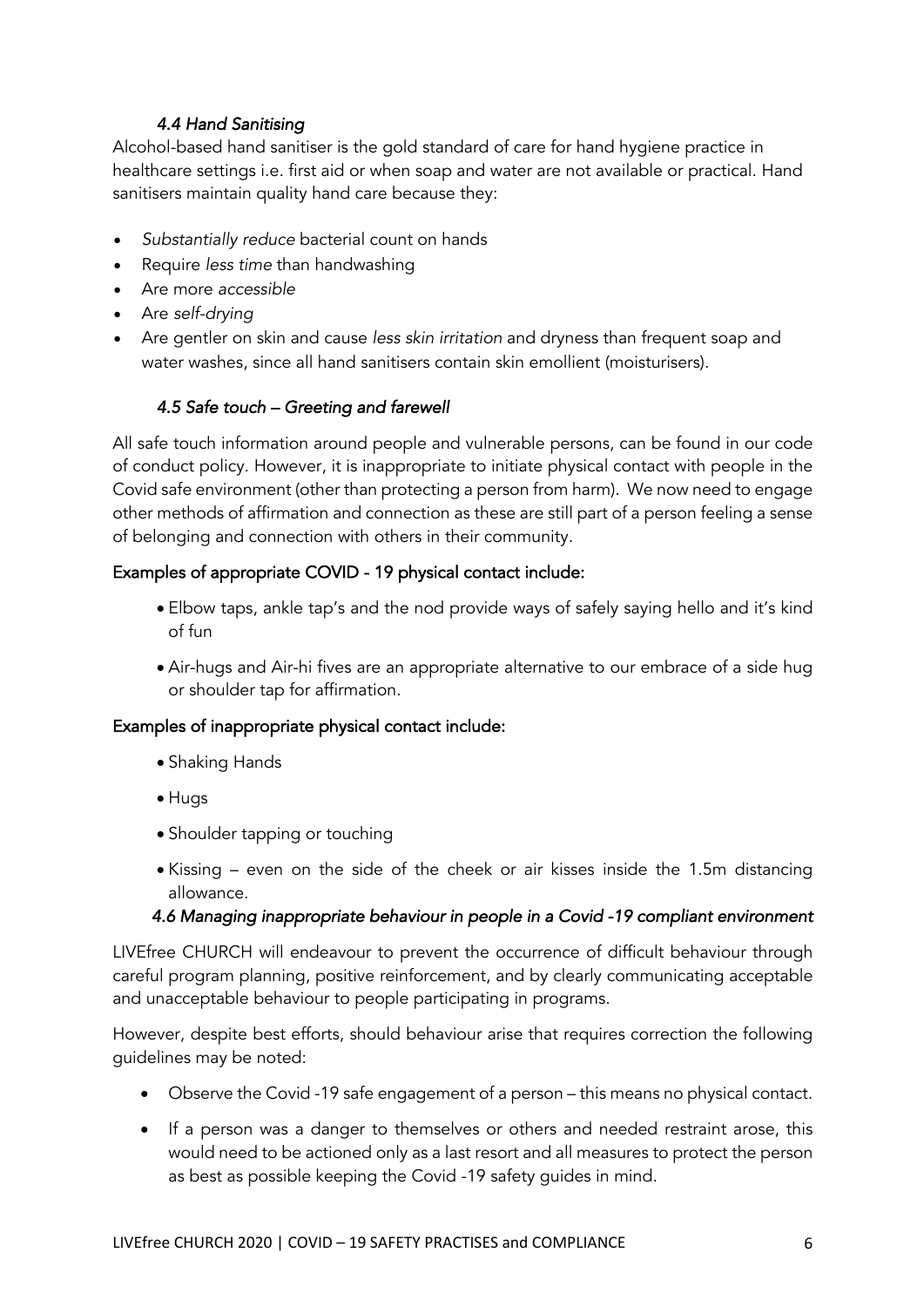- It is never acceptable to sneeze, cough or spit with intent to infect as a way of responding to another person – this will result with total withdrawal from programs and services. Withdrawing the person from programs and services is our safe precaution measure if others are being impacted by the behaviour or there is risk to others and a police report made.
- Use verbal correction, with a respectful and calm tone and manner.
- Make it clear to the person what behaviour is inappropriate.
- If the behaviour continues, repeat the process and where possible involve a higher authority.
- Shouting, physical punishment or the threat of physical punishment is NEVER acceptable.

### 4.7 *Driving and transport*

LIVEfree CHURCH will create a COVID – 19 safe environments when transporting people in cars, avoiding unnecessary contact and minimising contact where possible with people in our programs and transportation of clients and or other workers or volunteers. In these circumstances the following guidelines should be considered:

- Car cleaned frequently.
- Social distancing still observed as best as possible.
- Fresh air flow to be provided through the car whilst people are travelling as passenger in the vehicle.
- Hand sanitizers and hand hygiene wipes available for clients and workers / volunteers to have in cars – people taking own responsibility to replenish these when necessary.

## *4.8 Toileting of children*

LIVEfree CHURCH agrees that the best practice for toileting of small children or children who need assistance is to call the parent/guardian.

Refer to our code of conduct policy in regarding these vulnerabilities.

However, the introduction of Covid-19 safety standards requires us to maintain good handwashing and sanitising around these areas. LIVEfree CHURCH will incorporate these safety measures to continue including the use of soap, sanitiser, bacterial wipes in all dealings with children and vulnerable people around this issue.

## 5. Privacy and Confidentiality

LIVEfree CHURCH recognises that the names, phone numbers and addresses that people give in the process of making safe places for operation of LIVEfree CHURCH programs and services, will be respected with the highest degree of privacy and confidentiality. All records of information about any person that are required by Australian Health Organisation in the management of the COVID – 19 response, will adhere to the *'LIVEfree CHURCH Privacy and*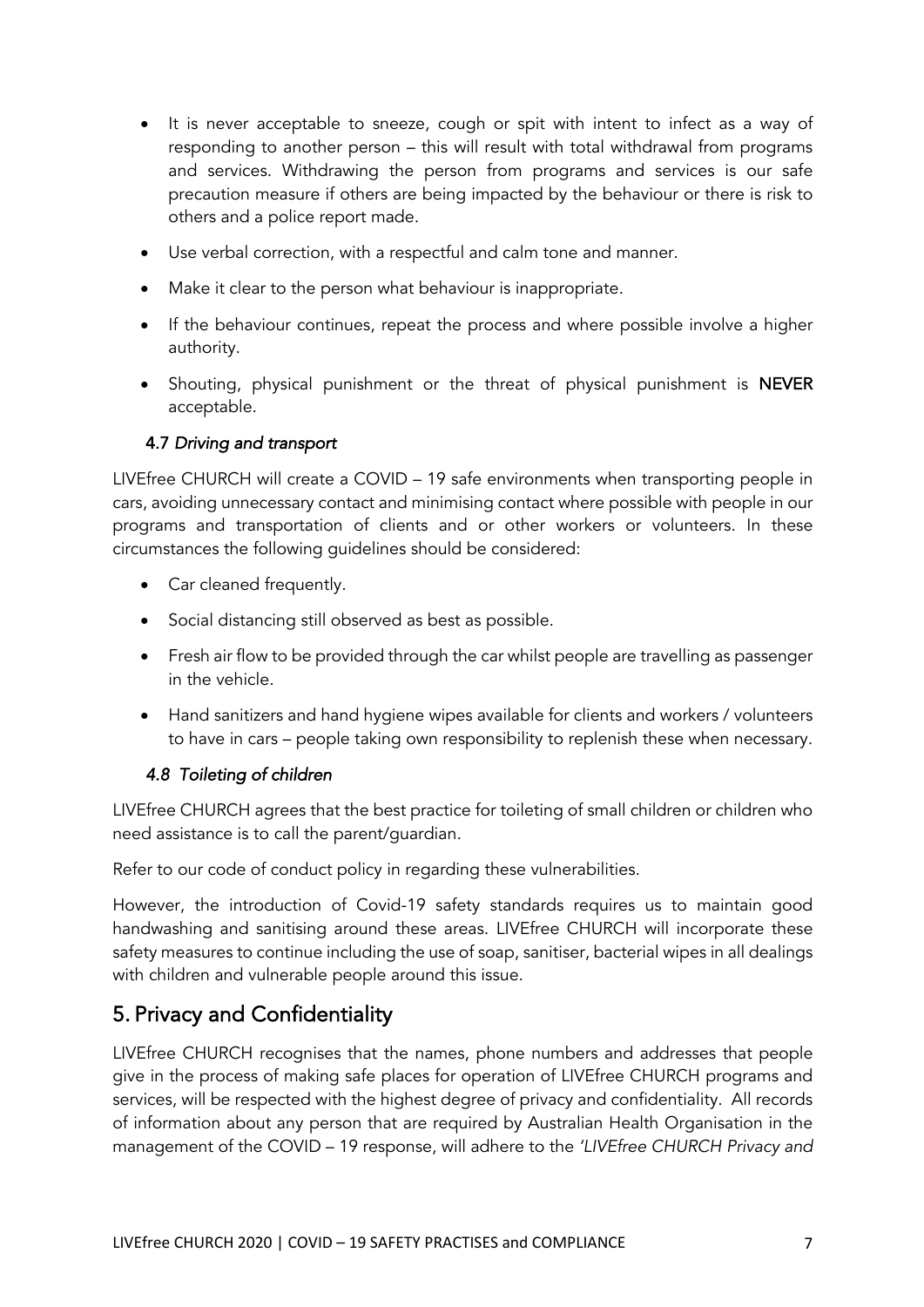*Confidentiality Policy'* and are required to be stored or disposed of in a secure manner that ensures confidentiality and respect.

### *5.1 Registration and indemnity forms, signing in and out*

Attendance documentation is required for persons entering, working, volunteering and attending programs and meetings including name, phone number and or email address. These will be stored in compliance with our Privacy and Confidentiality Policy.

If a person is attending a program, the information required will also include emergency contact numbers, and arrangement details for the collection of unwell people if necessary. Please refer to the LIVEfree CHURCH registration forms that will be used in these instances.

## 6. Building/Environment Safety and WHS practices

LIVEfree CHURCH values the safety of all persons who enter the spaces and buildings owned / rented and operated by LIVEfree CHURCH. As part of our efforts in keeping all staff, volunteers and participants safe we recognise and adhere to the principal WHS law in NSW consisting of the *Work Health and Safety Act 2011*, supported by the *Work Health and Safety Regulation 2011.*

LIVEfree CHURCH is guided by their *'Work, Health and Safety Policy'* which offers detailed requirements and considerations. Please access this policy on the LIVEfree CHURCH website for further information regarding WHS practises.

## 6.1 Cleaning and building hygiene

- Wear gloves when cleaning and dispose after use
- Thoroughly clean surfaces using detergent and water
- Use disinfectant leave on for 10 minutes to be effective
- Use sanitizer spray on surfaces and use paper towel or disposable cloths and then let air dry
- Cleaning should be done pre-programs/ meetings
- Cleaning should be done as needed whilst program/ meetings are in operation
- Cleaning should be done after programs / meetings

## *6.2 Appropriate ratios for areas*

Ratios for defined spaces has been outlined by the Australian Government and these guidelines are to be adhered to by all LIVEfree CHURCH Staff / Ministry Leaders and volunteers to the best of our ability.

- Front Courtyard: Capacity is 12
- Entry Foyer: Capacity is 3 people
- House of Hope: Capacity 12 people
- Auditorium: Capacity 54 people
- Middle Auditorium: Capacity 22 people
- Creche Area: Capacity 5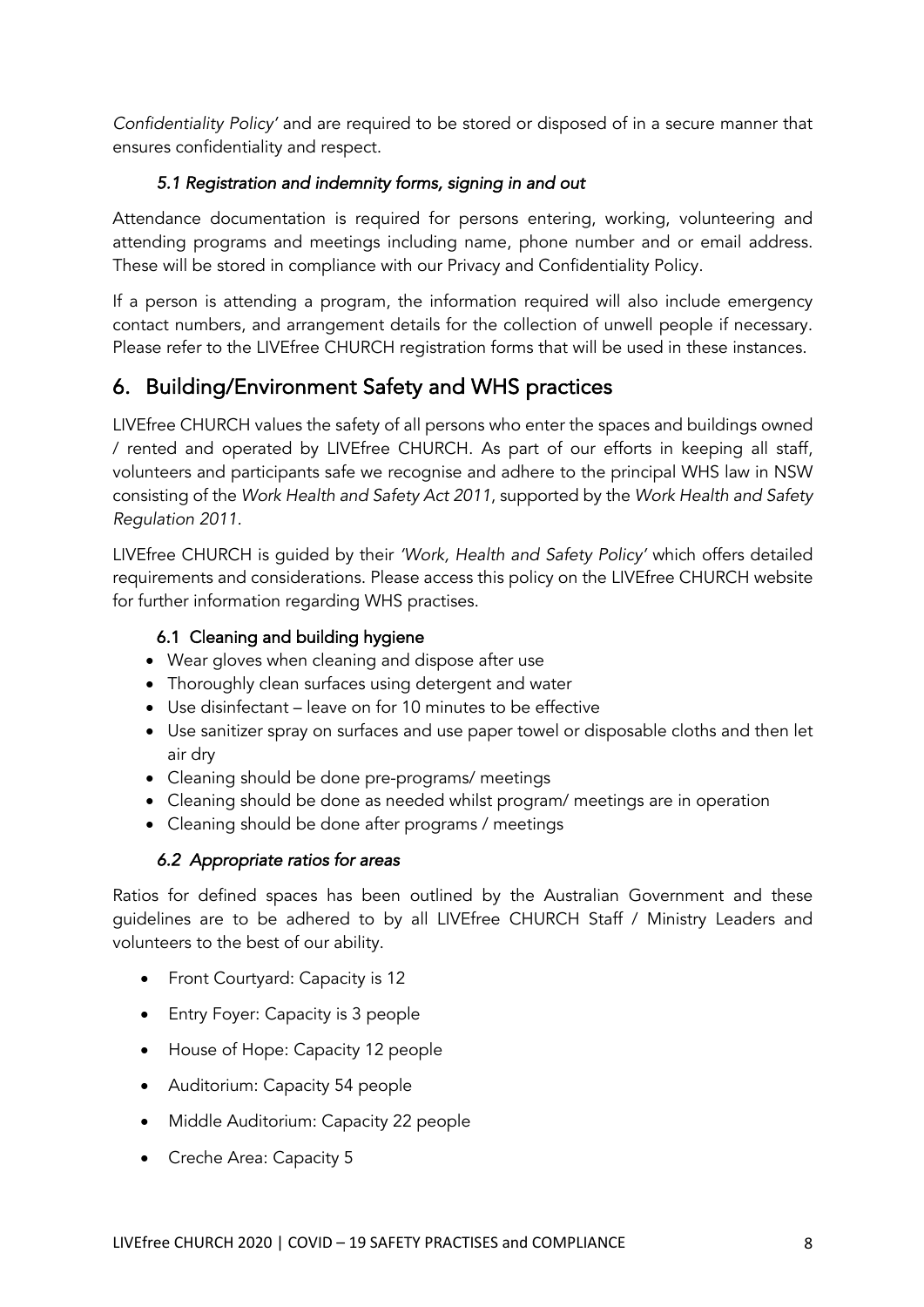- Kitchen Area: Capacity 4
- Backyard Area: Capacity 44

## 6.3 Communication COVID -19 messages on a digital platform

LIVEfree CHURCH recognises our responsibility to continue to communicate and educate our staff, volunteers and client in safe methods of conduct in regard to COVID – 19 and stopping the spread.

At LIVEfree CHURCH, the following guidelines are to be considered:

- Posting on Social Media regularly to encourage responsible interaction with one another.
- COVID -19 updates available on our website regularly or as needed
- COVID-19 Policy and procedure available on our website for both staff and volunteers.

### 6.4 Reporting and responding to cases of COVID -19

Staff and volunteers have been briefed on symptoms of COVID-19 and have been told to stay home if they aren't feeling well.

- If a staff or volunteer member becomes unwell at work, a process is in place to isolate them and arrange for them to be sent home to receive medical attention.
- Report COVID safe officer
- Secure the site as outlined by Safe Work Australia. (Isolate person quickly)
- Use the register for employment / programs to gather information on who else has been in contact with the person.
- Complete incident report.
- If the person tests positive to the virus contact will need to be made with others who have been in contact with the person involved, using client and staff / volunteer records call these people to arrange for them to be tested, closure of some programs or areas of business may need to be closed for deep cleaning and selfisolation of people while waiting for testing results.
- Suitable work that can be done contactless away from clients or workplace and carried out in the home can be still carried out whilst the person / persons remain in isolation for designated time period as outlined by Australian Government.

# 7 First Aid

First aid kits, together with kits for offsite use, are located at several signed locations throughout the organisation's premises. These kits are to be used by trained first aiders who have completed relevant training.

All First aid kits will be regularly checked and updated in accordance with SafeWork Australia guidelines<sup>i</sup> and the SafeWork NSW 'First aid in the workplace code of practice 2015'.<sup>i</sup>'In additional to all safety practises involved in treating a person needing first aid we will also include the following measures to help stop the infection of COVID - 19.